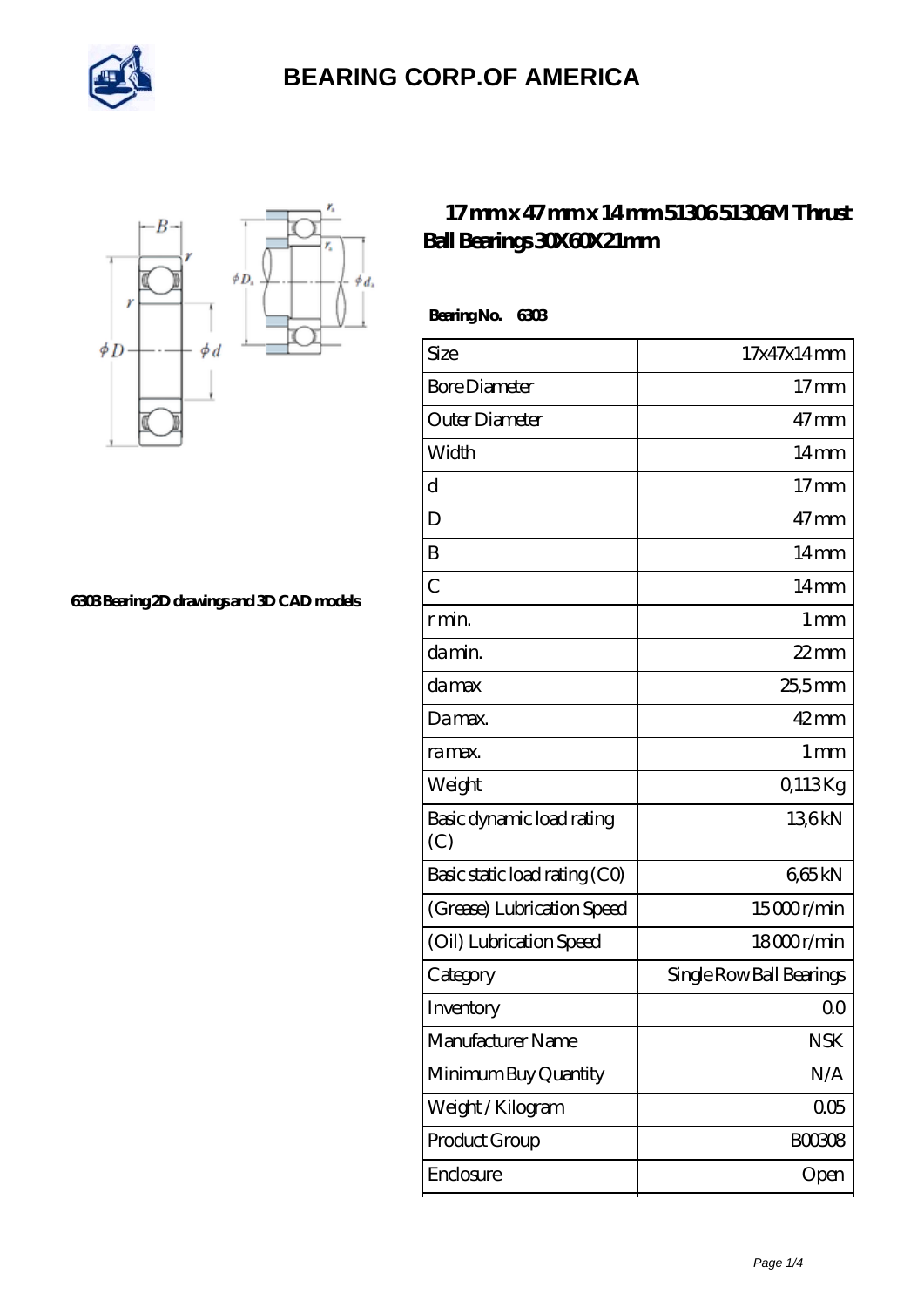

| Precision Class                    | ABEC 1   ISO PO                                                                                                                                                                    |
|------------------------------------|------------------------------------------------------------------------------------------------------------------------------------------------------------------------------------|
| Maximum Capacity / Filling<br>Slot | No                                                                                                                                                                                 |
| Rolling Element                    | <b>Ball Bearing</b>                                                                                                                                                                |
| Snap Ring                          | No                                                                                                                                                                                 |
| <b>Internal Special Features</b>   | No                                                                                                                                                                                 |
| Cage Material                      | Steel                                                                                                                                                                              |
| Internal Clearance                 | CO-Medium                                                                                                                                                                          |
| Inch - Metric                      | Metric                                                                                                                                                                             |
| Long Description                   | 17MM Bore; 47MM<br>Outside Diameter; 14MM<br>Outer Race Diameter:<br>Open; Ball Bearing; ABEC 1<br>ISO PQ No Filling Slot; No<br>Snap Ring, No Internal<br><b>Special Features</b> |
| Category                           | Single Row Ball Bearing                                                                                                                                                            |
| <b>UNSPSC</b>                      | 31171504                                                                                                                                                                           |
| Harmonized Tariff Code             | 8482105068                                                                                                                                                                         |
| Noun                               | Bearing                                                                                                                                                                            |
| Keyword String                     | Ball                                                                                                                                                                               |
| Manufacturer URL                   | http://www.nskamericas.co<br>m                                                                                                                                                     |
| Manufacturer Item Number           | 6303                                                                                                                                                                               |
| Weight/LBS                         | 0.11                                                                                                                                                                               |
| Outside Diameter                   | 1.85Inch   47 Millimeter                                                                                                                                                           |
| Outer Race Width                   | 0.551 Inch   14 Millimeter                                                                                                                                                         |
| Bore                               | 0669Inch   17 Millimeter                                                                                                                                                           |
| bore diameter:                     | 17 <sub>mm</sub>                                                                                                                                                                   |
| internal clearance:                | CO                                                                                                                                                                                 |
| outside diameter:                  | $47$ mm                                                                                                                                                                            |
| dynamic load capacity:             | 13600N                                                                                                                                                                             |
| overall width:                     | $14 \text{mm}$                                                                                                                                                                     |
| precision rating                   | ABEC 1, PO                                                                                                                                                                         |
| bore type:                         | Round                                                                                                                                                                              |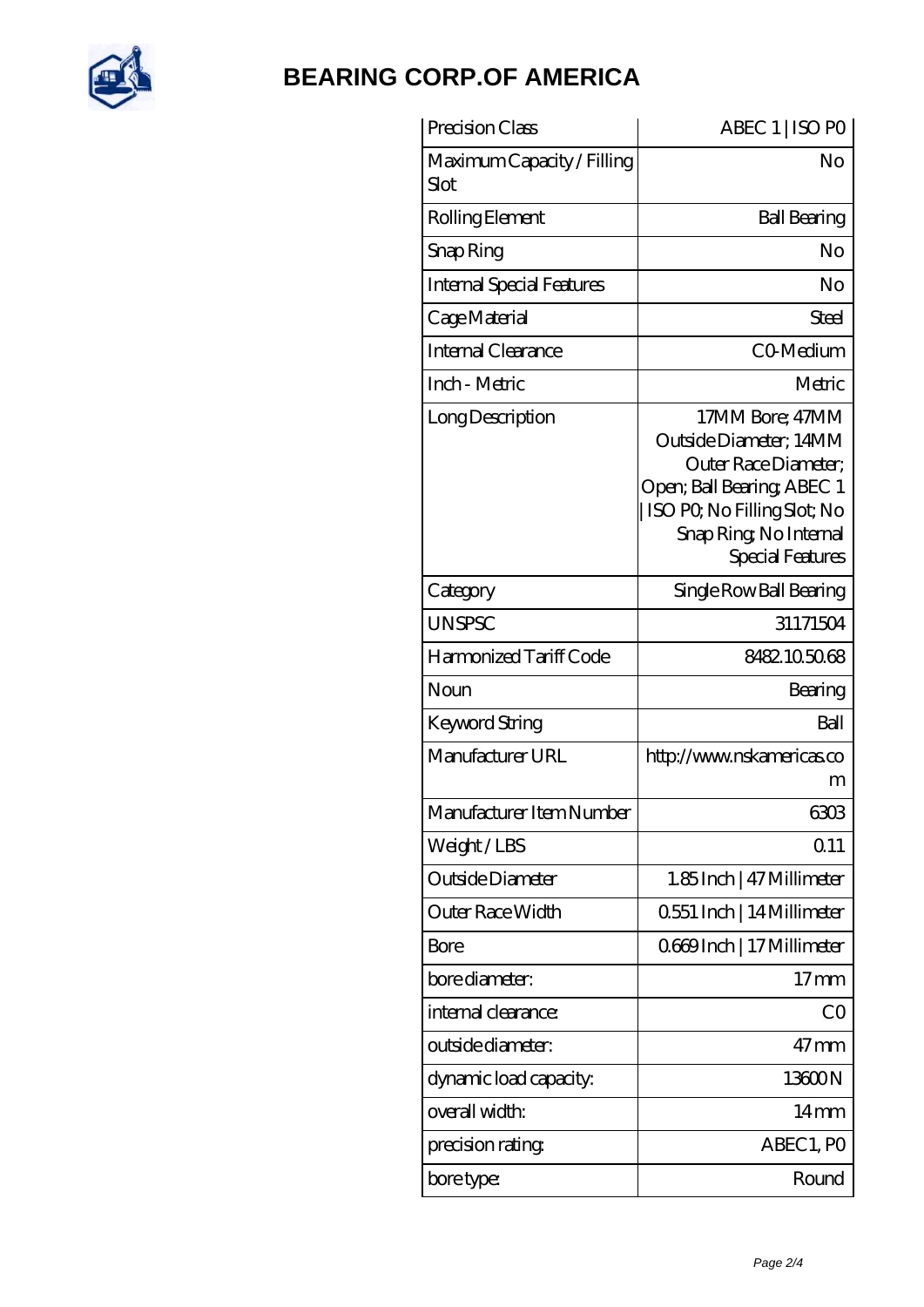

| finish/coating       | Uncoated                 |
|----------------------|--------------------------|
| closure type:        | Open                     |
| cage material:       | Steel Cage               |
| rowtype & fill slot: | Single Row Non-Fill Slot |
| maximum rpm:         | 18000rpm                 |
| snap ring included:  | Without Snap Ring        |
| <b>SRI</b>           | 441                      |
| hidYobi              | 6303                     |
| LangID               | 1                        |
| $\mathbf{D}_{-}$     | 47                       |
| <b>SREX</b>          | 004                      |
| B                    | 14                       |
| damin                | 22                       |
| hidTable             | ecat_NSRDGB              |
| Oil rpm              | 18000                    |
| <b>SRE</b>           | 463                      |
| mass                 | 0113                     |
| GRS rpm              | 15000                    |
| ra                   | 1                        |
| <b>SRIX</b>          | 002                      |
| $D_a$                | 42                       |
| <b>SRIN</b>          | $\Omega$                 |
| CO                   | 665                      |
| fo                   | 124                      |
| <b>SREN</b>          | 0                        |
| DE                   | 41.731                   |
| Prod_Type3           | DGBB_SR_OT               |
| DA                   | 8731                     |
| bomp                 | 0                        |
| $Z_{-}$              | 7                        |
| yobi                 | 6303                     |
| $C_{conv}$           | 13600                    |
|                      |                          |